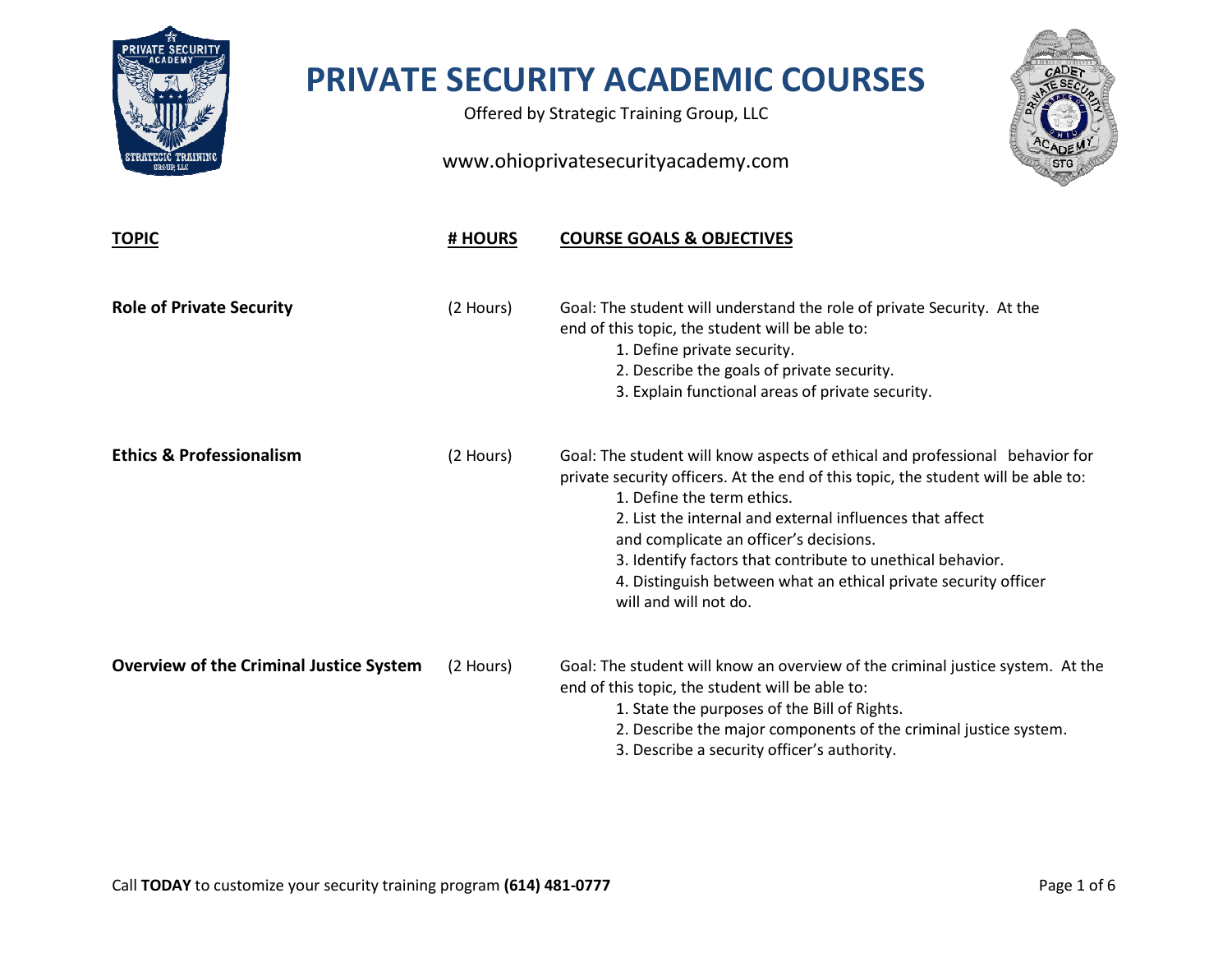

Offered by Strategic Training Group, LLC



| Liability               | (2 Hours)  | Goal: The student will know basic elements of liability, which a security officer<br>may incur. At the end of this topic, the student will be able to:<br>1. List the justifications for using force in a private security environment.<br>2. Identify considerations for every use of force situation.<br>3. Categorize the two types of liability that a private security officer can<br>incur.<br>4. Define the term negligence.<br>5. Define the term vicarious liability. |
|-------------------------|------------|--------------------------------------------------------------------------------------------------------------------------------------------------------------------------------------------------------------------------------------------------------------------------------------------------------------------------------------------------------------------------------------------------------------------------------------------------------------------------------|
| <b>Testifying</b>       | (2 Hours)  | Goal: The student will know aspects of testifying in legal or administrative<br>hearings. At the end of this topic, the student will be able to:<br>1. List the general rules for effective testimony.<br>2. Explain counter tactics for common defense attorney/opposing<br>counsel tactics.                                                                                                                                                                                  |
| <b>Public Relations</b> | $(1$ Hour) | Goal: The student will know aspects of public relations. At the end of this topic,<br>the student will be able to:<br>1. Identify reasons for establishing effective communications with the<br>media.<br>2. Apply guidelines a security officer should follow when making a<br>statement to the media.                                                                                                                                                                        |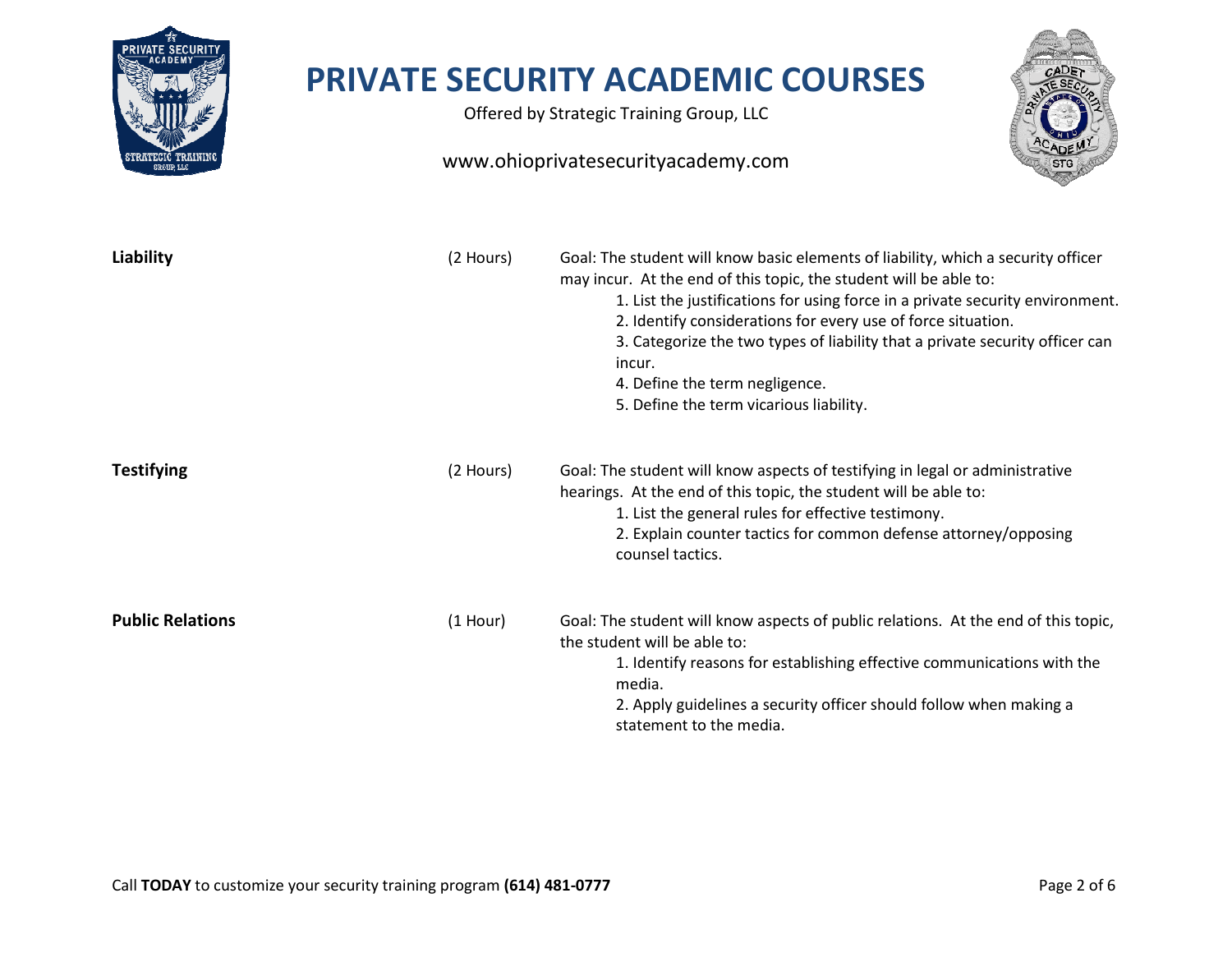

Offered by Strategic Training Group, LLC



| <b>Crisis Intervention</b> | (6 Hours) | Goal: The student will understand how to respond to a person in a crisis. At the<br>end of this topic, the student will be able to:<br>1. Describe active listening skills.<br>2. Describe the difference between a traditional subject encounter and<br>an encounter with an individual with a mental illness.<br>3. Use the Loss model to recognize the nature of a person's crisis.<br>4. Explain how to use each part of the EAR model when de-escalating a<br>person in crisis.                                                                                                                                                                                                                                                                                                                                                                                                                              |
|----------------------------|-----------|-------------------------------------------------------------------------------------------------------------------------------------------------------------------------------------------------------------------------------------------------------------------------------------------------------------------------------------------------------------------------------------------------------------------------------------------------------------------------------------------------------------------------------------------------------------------------------------------------------------------------------------------------------------------------------------------------------------------------------------------------------------------------------------------------------------------------------------------------------------------------------------------------------------------|
| <b>Drug Awareness</b>      | (4 Hours) | Goal: The student will know how to recognize common drugs and signs of their<br>use. At the end of this topic, the student will be able to:<br>1. Identify some risk factors that can add to a person's likelihood for<br>drug abuse.<br>2. Identify general effects of stimulants on the body.<br>3. Identify paraphernalia associated with the use of cocaine.<br>4. Identify paraphernalia associated with the use of methamphetamine.<br>5. Identify general effects of depressants on the body.<br>6. Identify paraphernalia associated with the use of heroin.<br>7. Identify paraphernalia associated with the use of marijuana.<br>8. Identify what private security officers are responsible for when it<br>comes to clandestine laboratories.<br>9. Describe general indicators of methamphetamine labs.<br>10. Identify simple protocol for first responders at potential clandestine<br>laboratories. |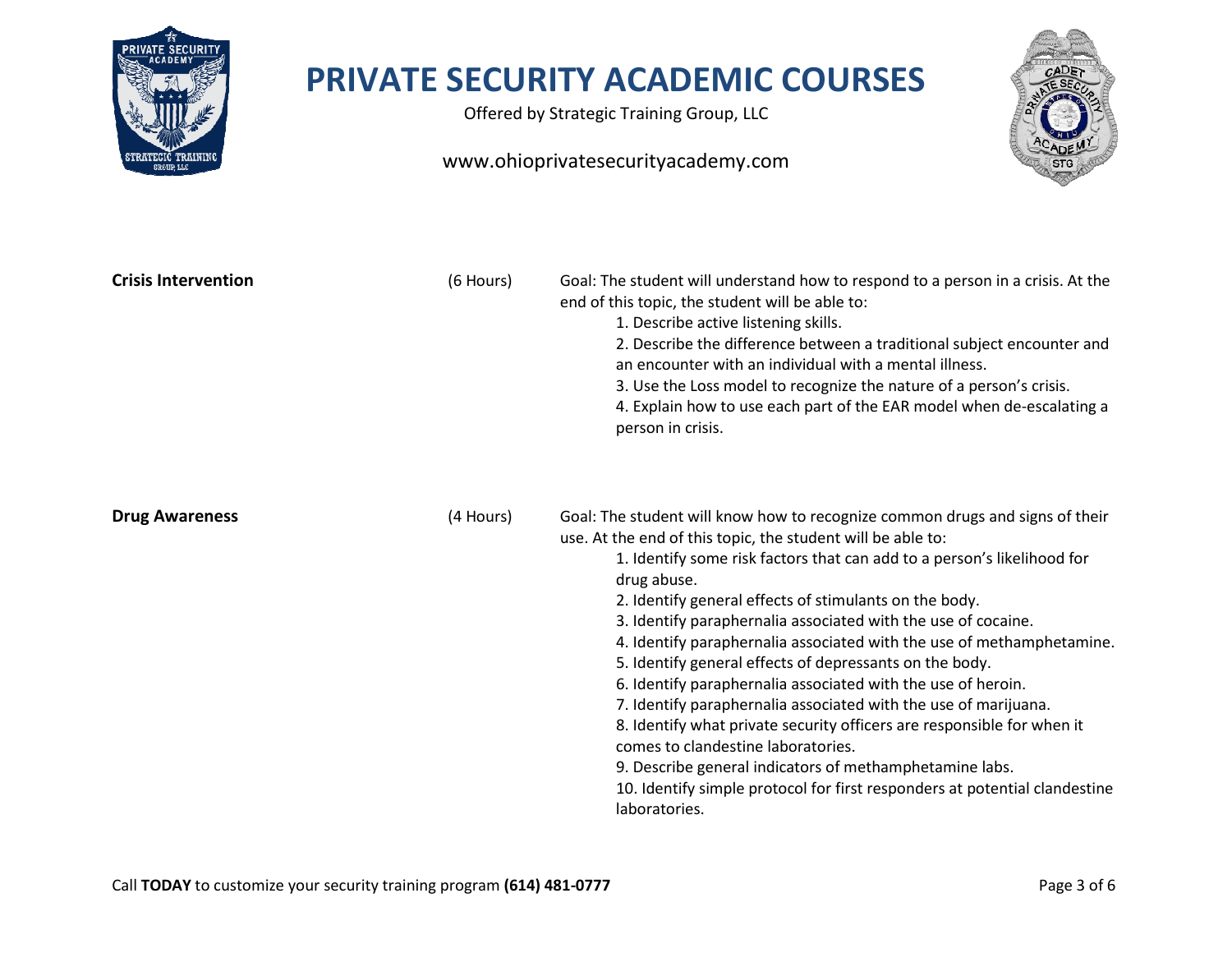

Offered by Strategic Training Group, LLC



| <b>Juveniles</b>           | (2 Hours) | Goal: The student will understand aspects of effective interactions with<br>juveniles. At the end of this topic, the student will be able to:<br>1. Describe the elements of effective interactions with juveniles.                                                                                                                                           |
|----------------------------|-----------|---------------------------------------------------------------------------------------------------------------------------------------------------------------------------------------------------------------------------------------------------------------------------------------------------------------------------------------------------------------|
| <b>Community Diversity</b> | (4 Hours) | Goal: The student will understand diverse cultures within the community they<br>serve. At the end of this topic, the student will be able to:<br>1. Describe the two types of racism.<br>2. Identify the difference between criminal profiling and racial/bias<br>profiling.<br>3. Interpret the difference between low and high context<br>communications.   |
| <b>Report Writing</b>      | (8 Hours) | Goal: The student will know principles of report writing. At the end of this topic,<br>the student will be able to:<br>1. List the uses of field notes.<br>2. Describe the guidelines to be followed when taking field notes.<br>3. Explain the essential questions that must be answered in a report.<br>4. Describe the qualities of a well written report. |
| <b>Interviews</b>          | (2 Hours) | Goal: The student will understand an overview of interviewing. At the end of<br>this topic, the student will be able to:<br>1. Define interview.<br>2. Explain how to gain rapport with a subject.                                                                                                                                                            |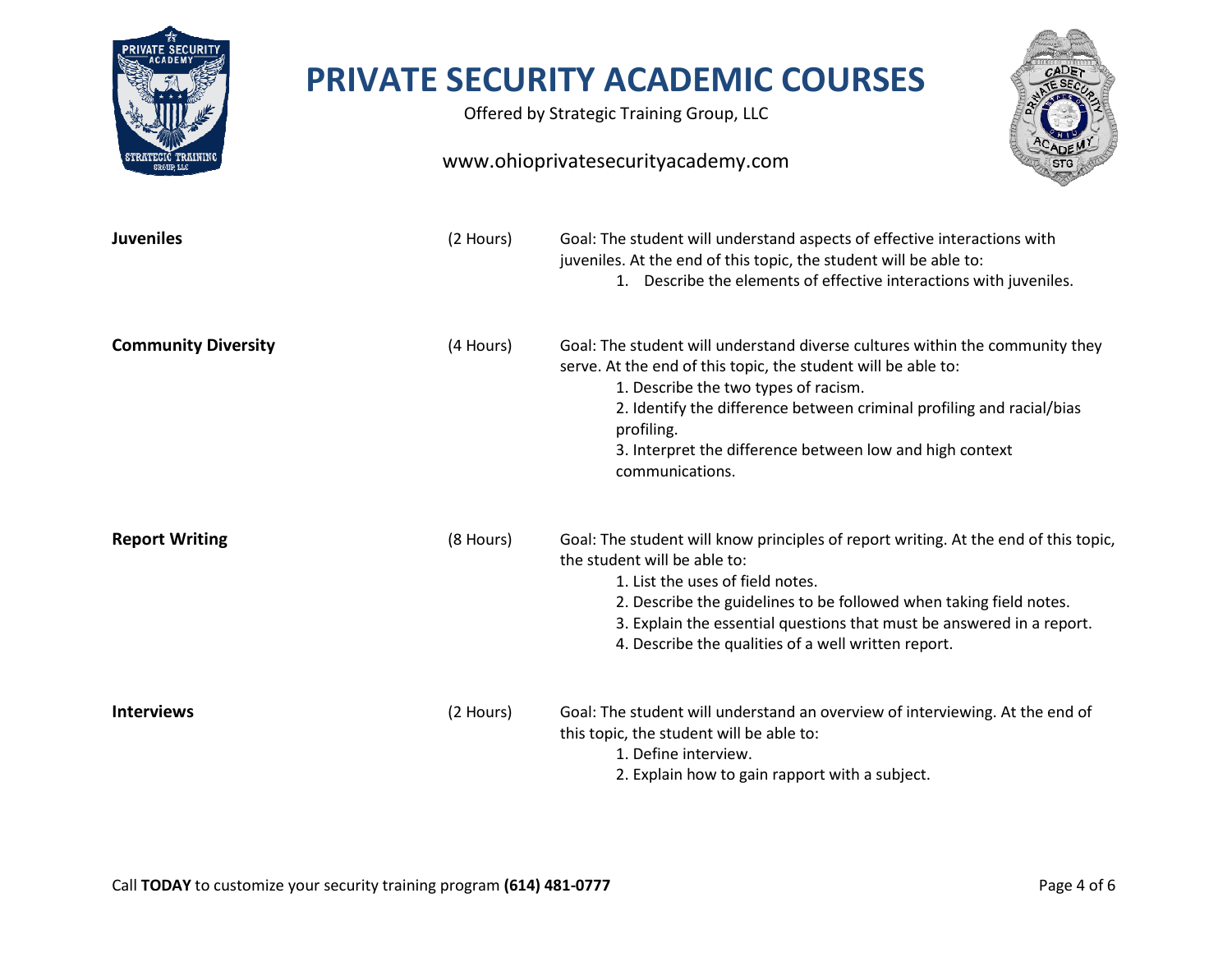

Offered by Strategic Training Group, LLC



| <b>Loss Prevention</b>     | (6 Hours) | Goal: The student will understand an overview of loss prevention. At the end of<br>this topic, the student will be able to:<br>1. Recognize the privacy issues that must be considered when<br>conducting surveillance.<br>2. Describe obstacles to objectivity in observation and description.<br>3. Explain the major components of crime prevention through<br>environmental design.<br>4. Identify possible signs of shoplifting.<br>5. Explain methods employees use to steal.                                                   |
|----------------------------|-----------|---------------------------------------------------------------------------------------------------------------------------------------------------------------------------------------------------------------------------------------------------------------------------------------------------------------------------------------------------------------------------------------------------------------------------------------------------------------------------------------------------------------------------------------|
| <b>Fire Safety</b>         | (4 Hours) | Goal: The student will know elements of prevention, detection, and suppression<br>of fires. At the end of this topic, the student will be able to:<br>1. Identify the needed components of fire.<br>2. Identify the phases of burning.<br>3. Identify the methods of extinguishing fire.<br>4. Distinguish the classes of fire.<br>5. Distinguish the types of extinguishing agents for each class of fire.<br>6. Demonstrate use of a fire extinguisher.<br>7. Distinguish how to reduce the risk of fire through good housekeeping. |
| <b>Occupational Safety</b> | (2 Hours) | Goal: The student will know guidelines for safety on the job. At the end of this<br>topic, the student will be able to:<br>1. Identify common workplace safety hazards.<br>2. Identify key elements of a safety management program.                                                                                                                                                                                                                                                                                                   |